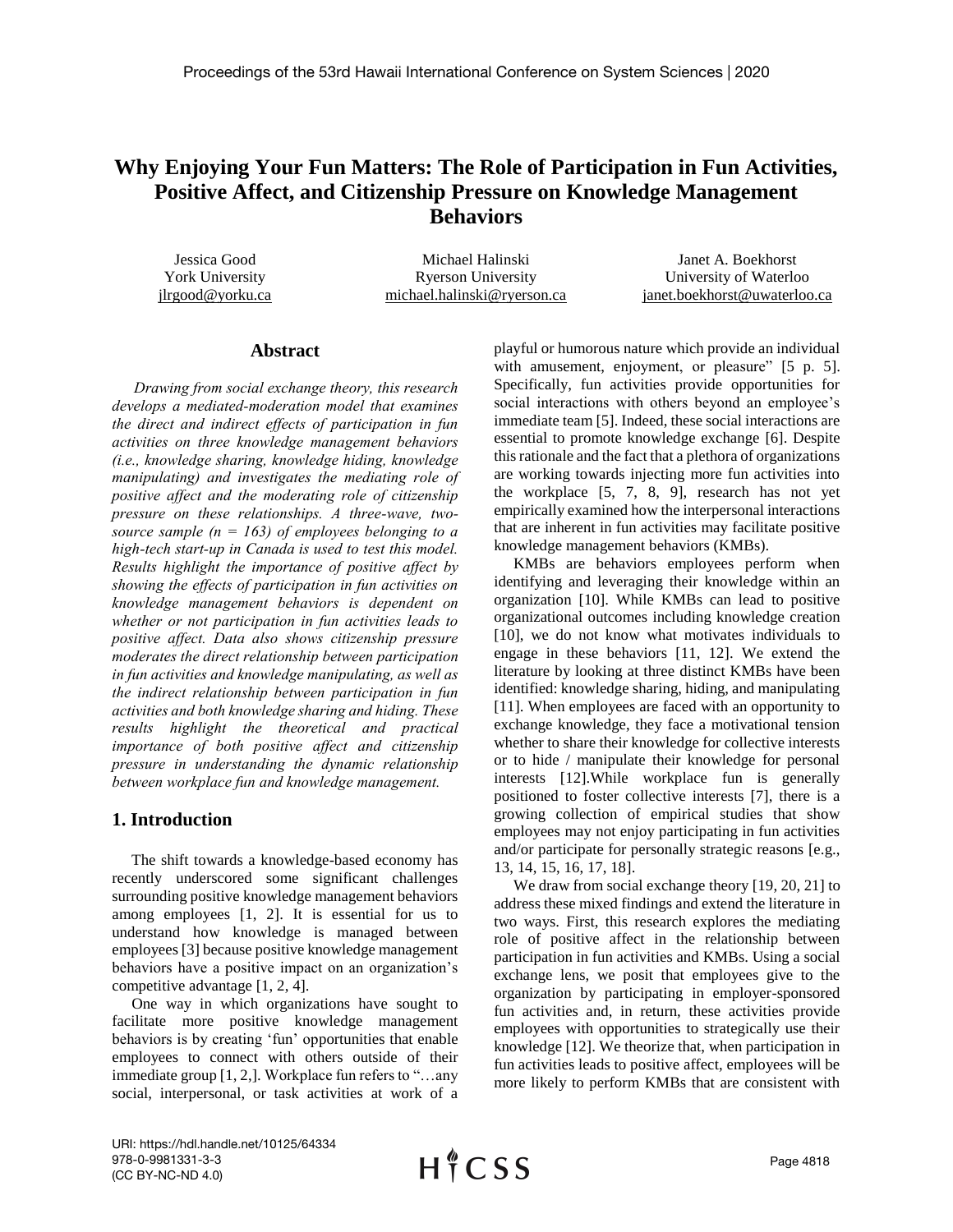collective interests (i.e., increased sharing, decreased hiding, decreased manipulating). This study extends the workplace fun literature by identifying a new outcome of workplace fun and confirms the importance of employees enjoying the fun activities they participate in [7].

 Second, we introduce citizenship pressure (CP) as a novel contingency for the effects of participation in fun activities on KMBs. CP reflects the degree to which employees feel they are obligated to help their peers [22, 23]. Specifically, we theorize that, when CP is high, participation in fun activities will contribute to KMBs in a manner that is consistent with collective interests. By investigating how CP moderates this relationship, we extend the literature and address Michel et al.'s [7] call for additional research that looks at the contextual factors that impact workplace fun. It is important for us to understand the impact of CP on KMB because the literature has shown that that CP can have positive and negative impacts on employees [24, 25], which to our knowledge have not been explored in the knowledge management domain.

# **2. Theoretical Framework**

 As theorization of workplace fun has been traditionally limited to affective events theory [26] and broaden-and-build theory [27], researchers have recently called for future research to use alternative theoretical frameworks to broaden our understanding of this fun phenomenon [7]. This study addresses this call by examining the effects of participation in fun activities from a social exchange theory (SET) perspective. SET has been used to describe how organizational mechanisms (e.g., promotions, compensation) can positively impact KMBs [2] and, as such, fits well with our study that explores how one organizational mechanism (i.e. employer-sponsored workplace fun activities) may shape KMBs. In the section to follow, we first describe SET and then use it to ground our study of participation in workplace fun and KMB.

 According to Blau [20], any exchange relationship can be explained by either social or economic principles. He describes social exchanges as "…voluntary actions of individuals that are motivated by the returns they are expected to bring and typically do in fact bring from others" [20 p. 91]. In summary, when social exchanges occur, it is anticipated that the transfer of the resources that happen in these exchanges will provide some benefit to the individual receiving said exchange. Blau [20] argues that when an individual does something for another actor, both of them, in turn, expect that in the future, this "favour" will, at some point be reciprocated. Thus, the scope of this theory is limited to social exchanges that are dependent upon the rewarding

actions of another, i.e., it is a two-sided, mutually contingent and rewarding process of exchanges [28]. What is fundamental to this theory is that the behaviour must enable one to achieve a goal through one's social interactions with others [29].

 In line with SET [20], we develop a theoretical model (figure 1) that explains the relationship between participation in workplace fun and knowledge management behavior. The social exchange process begins when an organizational actor treats a target in a positive (or negative) fashion and, in response, the target reciprocates by replying in kind [21], In the context of workplace fun, we theorize that employees give to the organization by participating in employer-sponsored fun activities and, in return, these activities provide employees with opportunities to strategically develop and use their knowledge [12].





 Rhee and Choi [11] find employees may use their knowledge by engaging three main knowledge management behaviors (KMB): *knowledge sharing* refers to the provision of task information [2]; *knowledge hiding* is the intentional attempt to withhold or conceal knowledge [30], and, *knowledge manipulating* is the intentional exaggeration of the value or content of one's knowledge [11]. Inline with SET, we posit that the KMBs that employees choose to employ will be dependent on the exchange relationship they have with the organization. First, we theorize that employees give to their organization by participating in fun activities (i.e. an initiating action) [12], and in doing so, employees are rewarded by the opportunity to strategically use their knowledge (i.e. a reciprocal response). Secondly, we posit that how employees experience workplace fun activities impacts the KMBs they choose to employ. More specifically, when employees experience positive affect, they are more likely to reciprocate to the organization by choosing positive KMBs (i.e., increased sharing, decreased hiding, decreased manipulating).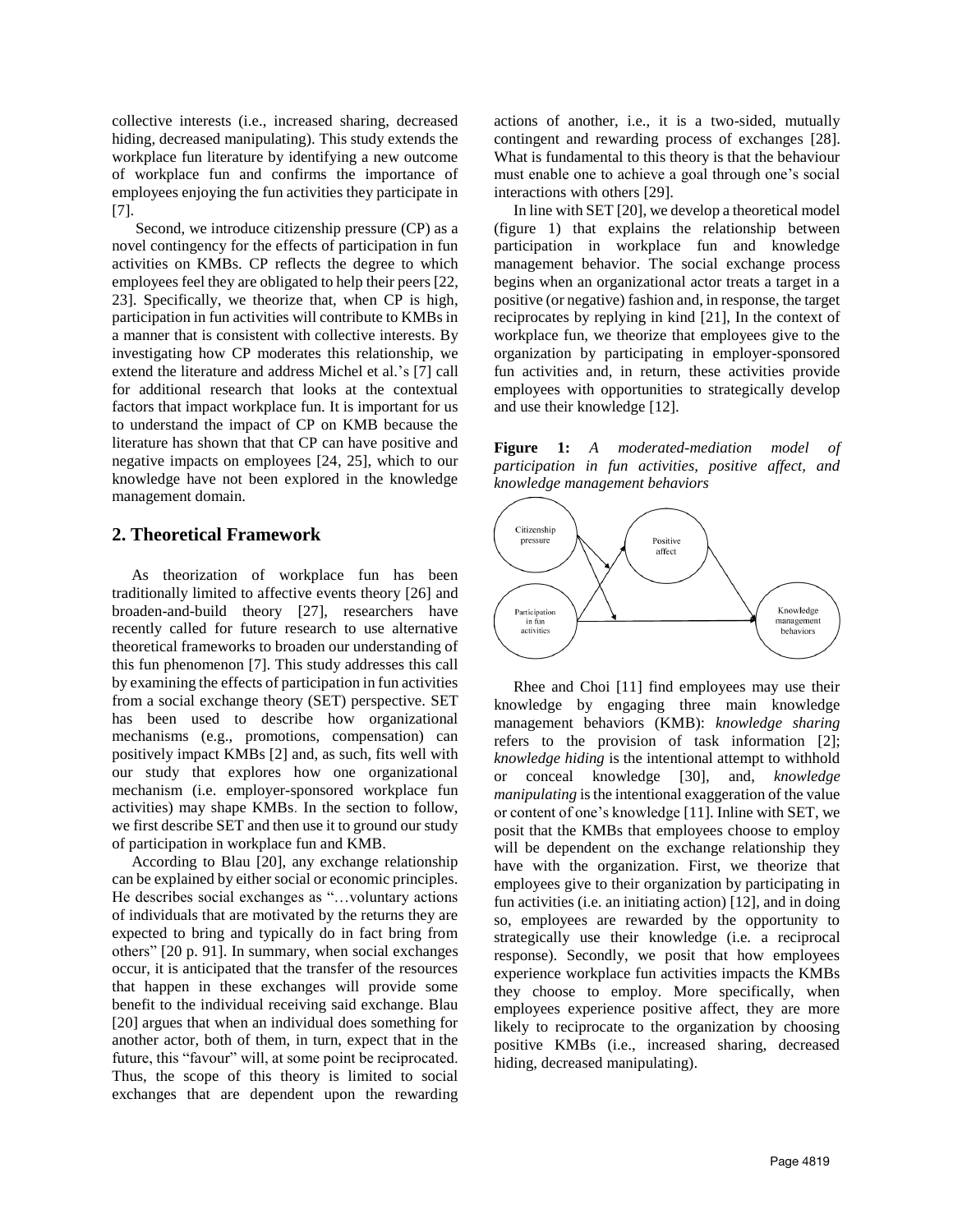The model also hypothesizes the moderating impact of citizenship pressure on two relationships. We suggest that citizenship pressure moderates the direct and indirect relationship between participation in fun activities and KMBs. When employees have high citizenship pressure (i.e. employees feel obligated to engage in helping behaviors in order to obtain the subsequent rewards), it will strengthen the exchange relationship, and employees will feel a greater desire to give back to the organization by using positive KMBs.

 In the section to follow, we will further explain our propositions that describe the relationship between participation in fun activities and KMB.

# **3. Hypothesis Development**

 When employees participate in fun activities, they are provided with the opportunity to transfer knowledge [30]. The workplace fun literature suggests that, when employees have the opportunity to engage in fun activities with their peers, it enables them to share ideas and knowledge freely [31, 32] Participating in fun activities encourages social interaction [9] and allows employees to interact with employees who are not in their immediate social network at work [7]. As a result, participants are likely to be in situations where they: (1) have knowledge to share; (2) have confidential knowledge that they wish to hide [33]; and, (3) are interacting with people who are unable to validate whether the shared knowledge is accurate, thus reducing evaluation apprehension [34]. As such, we posit that participation in fun activities increases employee's ability to engage in all KMBs. This leads us to the following hypotheses.

*Hypothesis 1: Participation in fun activities positively relates to (a) knowledge sharing, (b) knowledge hiding, and (c) knowledge manipulating*.

 In a recent review of social exchange theory, Cropanzano et al. [21] contend that reciprocity could be mediated by a positive affective state: "hedonically positive initiating actions could engender positive affect, which in turn could encourage hedonically positive reciprocating responses" (p. 24). Consistent with this logic, participation in fun activities may promote positive emotions [5], which subsequently promote positive KMBs [11]. In such situations, the positive affect experienced from participating in the fun activities would be, according to SET, the positive reward the individual receives from the social exchange and, thus, would be less likely to seek out a positive reward in the form of KMBs.

 Accordingly, we hypothesize positive affect mediates the relationship between participation in fun activities and KMBs in the following manner. First, individuals participating in fun activities may experience positive affect from their participation in the fun activity. Second, individuals experiencing this positive affect are, in turn, more likely to engage in positive KMBs to reciprocate to the organization in a positive manner (i.e., increased sharing, decreased hiding, decreased manipulating). This hypothesis is supported by research that has found that when individuals experience positive affect it increases their desire to share knowledge [18, 35].

*Hypothesis 2: Positive affect (a) positively mediates the relationship between participation in fun activities and knowledge sharing, (b) negatively mediates the relationship between participation in fun activities and knowledge hiding, and (c) negatively mediates the relationship between participation in fun activities and knowledge manipulating.*

 Drawing on the organizational citizenship pressure (OCB) literature, citizenship pressure "…is experienced by employees when the organization or the work environment formally or informally rewards helping behaviors, such as giving more approval, more positive evaluations, or faster promotions to employees who help their coworkers more" [22. p. 4]. When employees experience high citizenship pressure (CP), they feel an obligation to help their co-workers because they "must" and will be rewarded by the organization for doing so [34, 35]. Conversely, when citizenship pressure is low, employees feel less pressure to go above and beyond to help their co-workers [22, 23].

 In the context of workplace fun, we expect citizenship pressure to moderate the relationship between participation in fun activities and KMBs. In particular, we expect citizenship pressure to encourage employees participating in fun activities to share their knowledge with their colleagues, as anticipation for organizational rewards will lead to positive helping behaviors [23]. This logic is consistent with studies in the KMB literature that show rewards such as promotions and monetary incentives lead to positive KMB (e.g. knowledge sharing) [2]. At the same time, citizenship pressure will also discourage employees participating in fun activities to either hide or manipulate their knowledge, as they will anticipate in doing so they will not be rewarded, and in fact, they may even be punished for this behavior [24]. This leads us to the below hypotheses.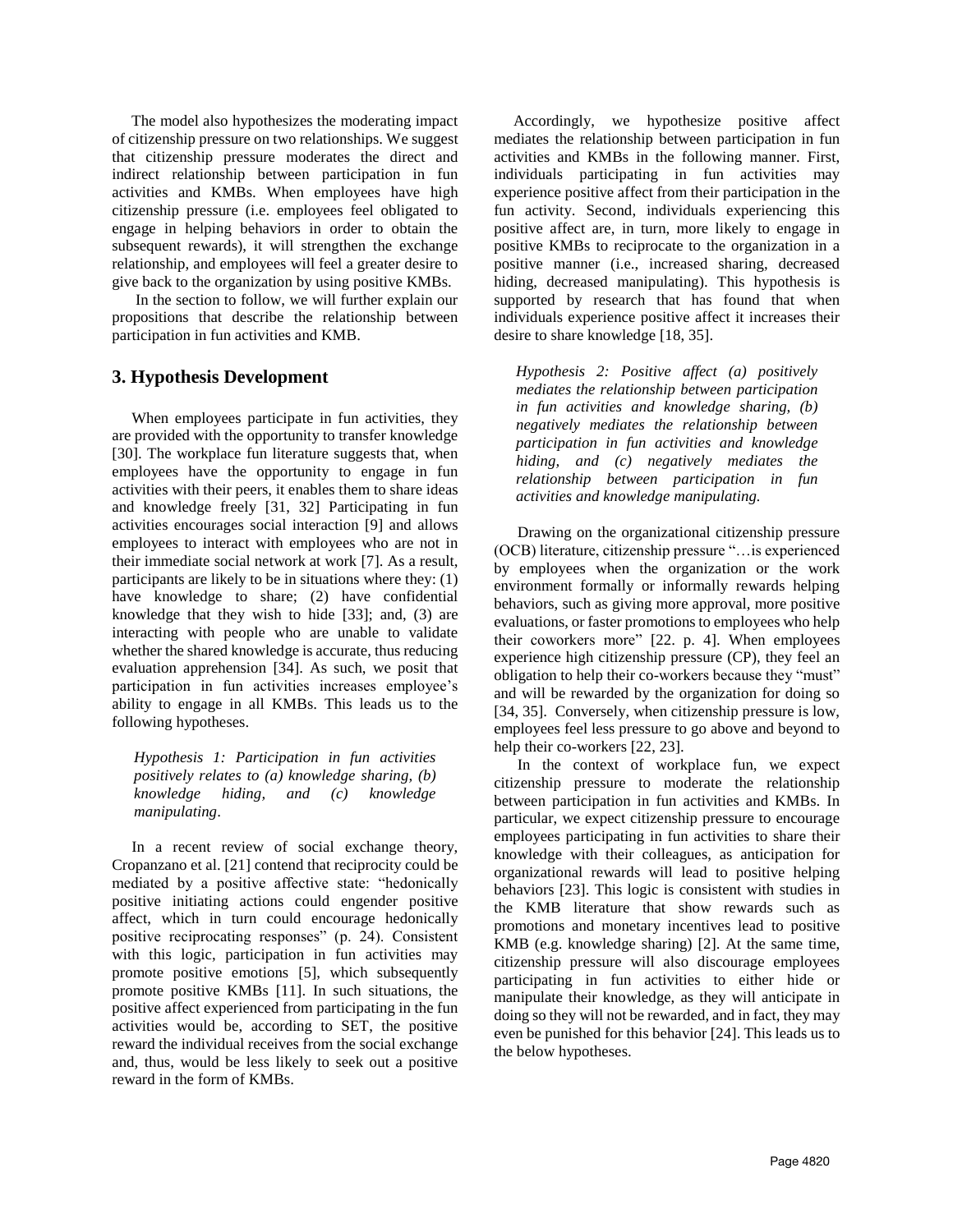*Hypothesis 3: Citizenship pressure (a) positively moderates the relationship between participation in fun activities and knowledge sharing, (b) negatively moderates the relationship between participation in fun activities and knowledge hiding, and (c) negatively moderates the relationship between participation in fun activities and knowledge manipulating.*

 As argued above, participation in fun activities may promote positive emotions [5], including positive affect. Using SET terminology [21], a hedonically positive initiating action (i.e. participation in fun activities) may promote positive affect. The extent to which someone feels positive affect from participating in fun activities is, however, likely to be moderated by the extent there is pressure in the work environment to go above and beyond their regular job duties. In line with SET, employees experiencing citizenship pressure are more likely to believe that they will experience rewards for positive helping behaviours [23]. As participation in fun activities has been viewed as positive organizational behaviors [7], we hypothesize that employees experiencing citizenship pressure will receive more rewards in the form of positive affect from participating in fun activities.

*Hypothesis 4: Citizenship pressure positively moderates the relationship between participation in fun activities and positive affect.*

 To further understand the impact of citizenship pressure on our theoretical model, we hypothesize a conditional indirect effect. Hypothesis 2 postulates that participation in fun activities provides an indirect effect on KMBs through positive affect (due to characterizing participation in fun activities as a hedonically positive initiating action). Hypothesis 4 then postulates that citizenship pressure amplifies the relation between participation in fun activities and positive affect (due to employees anticipating greater rewards for participating in fun activities). Together, these hypotheses suggest that the indirect effect of participation in fun activities on KMBs, through positive affect, will be contingent on citizenship pressure. Accordingly, we posit the following overall relation reflecting the predicted conditional indirect effects of participation in fun activities and citizenship pressure, through positive affect, on KMBs (Hypothesis 5).

*Hypothesis 5: Citizenship pressure moderates the indirect effect of participation in fun activities on knowledge management behaviors through positive affect. Specifically, we predict*  *that, when citizenship pressure is high, there will be a (a) positive indirect effect of participation in fun activities on knowledge sharing, (b) negative indirect effect of participation in fun activities on knowledge hiding, and (c) negative indirect effect of participation in fun activities on knowledge manipulating.*

# **4. Methods**

### **4.1 Sample**

 This study draws on a three-wave, two-source survey data to test these hypotheses to avoid common method bias [36, 37]. Voluntary participation from employees working in a high-growth, high-tech start-up located in Canada was solicited from the first author. We selected employees from this organization, as this organization is typical of a small to medium sized tech-start up in Canada, specializing in both software and hardware. Specifically, knowledge sharing is particularly important in this organization [38], and employees in this organization commonly engage in workplace fun activities [7, 8], such as trips, sporting events, celebration of achievements, and fun team building activities (i.e., paintball, trivia)

 The three waves of data were collected by one-week intervals. A three-wave study design that temporally separated the predictor, moderator/mediator and outcome variable was used to reduce common method bias [37]. A two-week time frame was assessed by the organization as suitable based upon the organization events occurring at the time. Employee identification numbers and an organizational chart were used to link employees' surveys over time and to their manager's surveys. All employees  $(n = 389)$  received an email invitation to participate in each survey. Two hundred fifteen employees completed the first survey (response rate of 55%), two hundred nineteen employees completed the second survey (response rate of 56%), and two hundred thirteen employees completed the third survey (response rate of 55%). Together, one hundred sixty-three employees completed all three surveys (overall response rate of 42%).

 The majority of the sample was male (71%) and well-educated (76% hold a university degree or higher). Approximately two thirds of the sample (68%) were between the ages of 18 and 35 years old. While the average tenure in the organization was just over a year (1.4 years), the average number of years in the field was 11.9. This sample consists of 39 (24%) managers who manage teams ranging from 2 and 19 team members.

#### **4.2 Measures**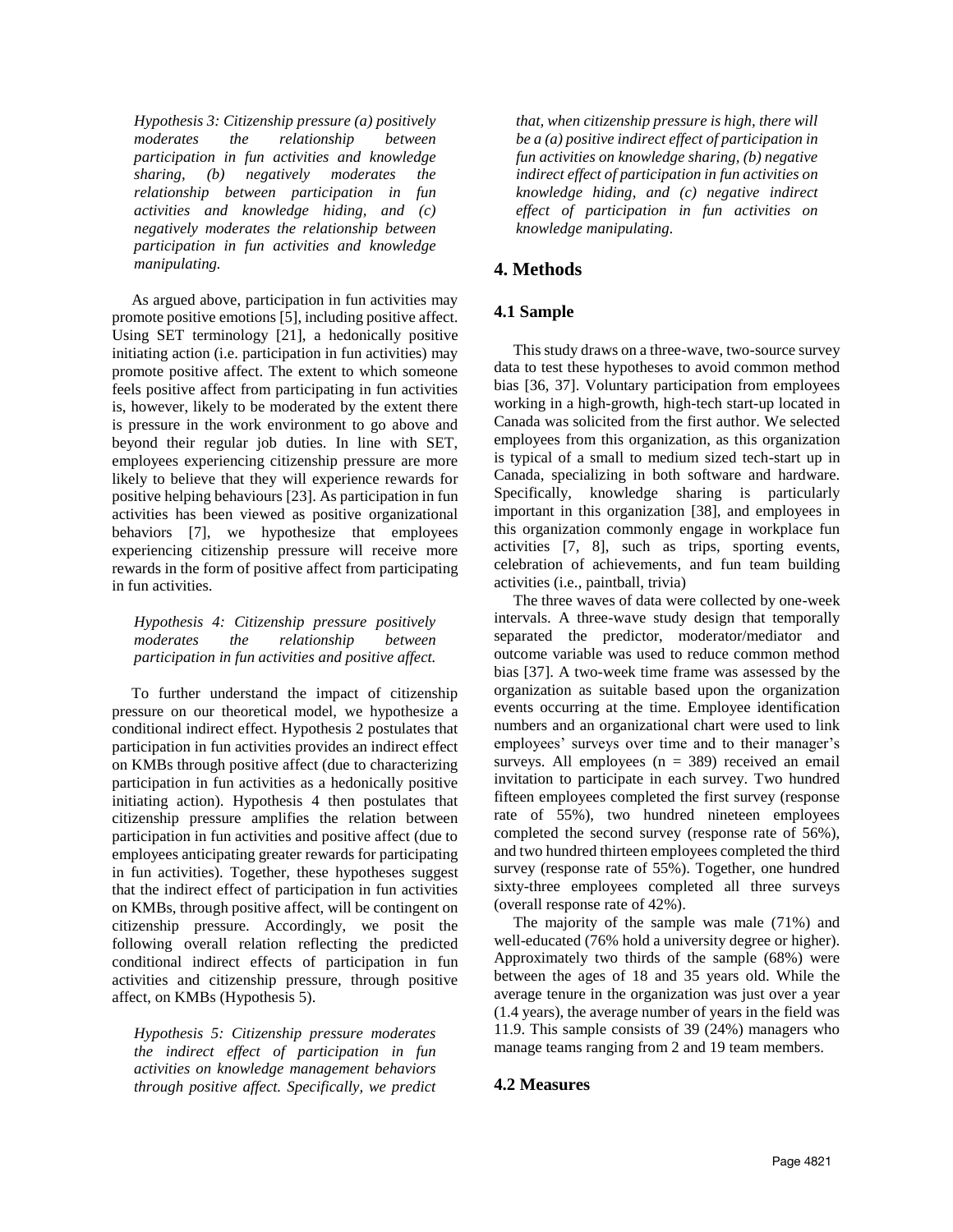*Participation in fun activities* (employee-rated, Time 1) was operationalized using Tews et al. [9] 5-item scale. We adapted items slightly for the current context. Individuals responded to items such as "Public celebrations of work achievements (e.g., public recognition for outstanding results)" using a 5-point Likert scale ranging from 1 (never) to 5 (all the time).

 *Positive affect* (employee-rated, Time 2) was measured using Watson, Clark, and Tellegen's [39] item scale. Respondents were asked to think about how they normally feel and to what extent they generally feel, for example, attentive. Individuals responded to these items using a 5-point Likert scale (1 = never;  $5 =$ always).

 *Knowledge management behaviors* (employee-rated, Time 3) were measured using Rhee and Choi's [11] 12 item scale. These items were introduced by first defining the term knowledge: "knowledge refers to certain facts, experience, information, and technology that can be earned through education, learning, mastery, and experience". The respondents were then asked to respond to line items associated with each of the three types of knowledge management behaviors – sharing (e.g. "I explain everything very thoroughly"), hiding (e.g. "I pretend that I do not know the information"), and manipulating (e.g. "I pad my knowledge to make it greater than it actually is"). Each type of knowledge management behavior was assessed with four items using a 5-point Likert scale ranging from 1 (strongly disagree) to 5 (strongly agree).

 *Citizenship pressure* (manager-rated, Time 1) was operationalized using four items from Bolino, Hsiung, & Harvey [40]. A senior manager from the organization asked us to remove four items from the original measure that she felt was too harsh (e.g. "In this organization, the people who are seen as 'team players' are the ones who do significantly more than what is technically required of them"). We elected to have managers rate citizenship pressure because managers are better positioned to view the forces acting on their teams [41]. The stem read: "Please rate the extent to which you agree or disagree with the following statements about work pressures". Respondents evaluated items (e.g. "There is a lot of pressure to take on additional responsibilities and volunteer for extra assignments in this organization") using a 5-point Likert scale ( $1 =$  strongly disagree;  $5 =$ strongly agree).

 Three control variables were included in the first survey. Gender, organizational tenure, and years in field were included in the analysis as control variables, given that these demographic variables have been related to fun [42]. Gender was coded as Male = 1.

#### **4.3 Procedure**

 The validity of the study measures was first assessed using confirmatory factor analysis (CFA) on the hypothesized measurement model, which included six latent variables (i.e., participation in fun activities, positive affect, knowledge sharing, knowledge hiding, knowledge manipulating, citizenship pressure). All paths were freely estimated and error variances were constrained to one. We assessed model fit using the following parameters: (a) chi-square goodness of fit to degrees of freedom ratio  $(\chi^2/df)$  should be less than 2 [44], (b) Tucker-Lewis index (TLI) should be at least .90 [45], (c) the comparative fit index (CFI) should be .90 or greater [45], d) root-mean-square error of approximation (RMSEA) should be less than .07 [46], and (e) standardized root mean square residual (SRMR) should be less than .08 [46]. The mediation hypotheses were tested using nested structural equation models [47], while the moderation hypotheses were tested using latent interaction SEM techniques [48]. In both cases, bootstrapping procedures were used to test the significance of the hypothesized direct, indirect, and moderating paths [47].

### **5. Results**

 Table 1 summarizes the means, standard deviations, and correlations between study variables. No correlations are above .4. The measurement model reveals adequate fit ( $\chi^2 = 217.30$ ;  $df = 164$ ;  $\chi^2/df = 1.32$ ;  $CFI = .95$ ; TLI = .93; SRMR = .056; RMSEA = .04). For purposes of comparison, the hypothesized measurement model was compared to a one-factor model, in which all of the hypothesized variables were set to load on a single underlying factor  $(\chi^2/df = 1.33)$ ;  $CFI = .94$ ; TLI = .93; SRMR = .056; RMSEA = .04), and a two-factor model, in which the Time 3 variables were set to load on one factor and all other variables were set to load on another factor  $(\chi^2/df = 1.28; CFI =$ .95; TLI = .93; SRMR = .055; RMSEA = .04). Neither comparative model demonstrated an improvement to fit indices or a significant change in chi-square test in comparison to the hypothesized measurement model.

#### **5.1 Direct Effects**

 Structural equation modelling analysis revealed adequate fit ( $\chi^2 = 237.802$ ;  $df = 167$ ;  $\chi^2/df = 1.424$ ; CFI  $= .927$ ; TLI  $= .908$ ; SRMR  $= .076$ ; RMSEA  $= .051$ ). Figure 2 summarizes the structural equation modelling analysis. Results provide partial support for Hypothesis 1, which posited participation in fun activities directly, positively relates to each of the three knowledge management behaviors. Results should participation in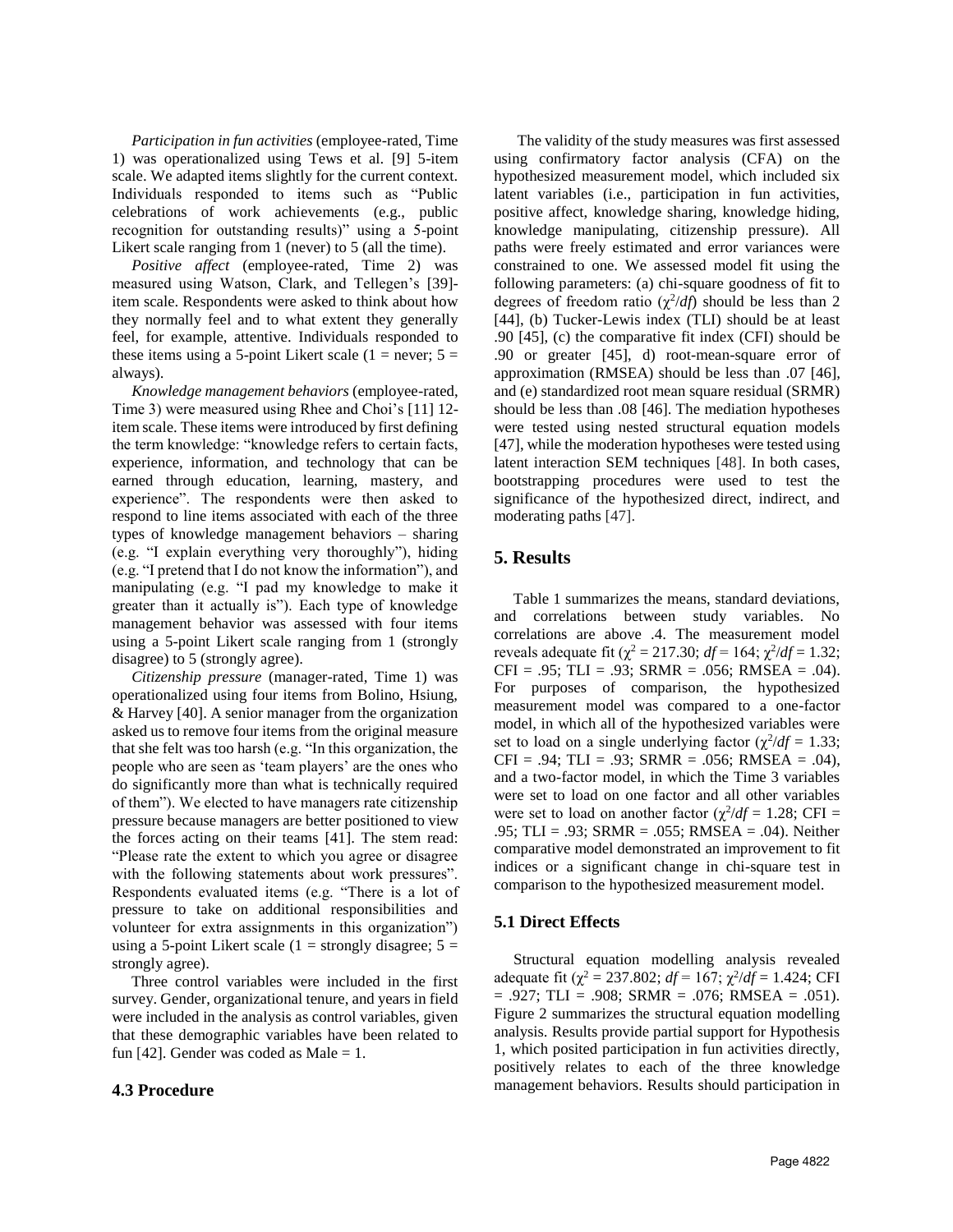fun activities directly, positively relates to knowledge sharing ( $\beta$  = .156,  $p$  < .05) and knowledge manipulating ( $\beta$  = .148,  $p$  = .062) but not knowledge hiding ( $\beta$  = -.041, *n.s.*).

|                                       | Mean  | Standard<br>Deviation | 1        | 2       | 3         | $\overline{4}$ | 5        | 6         | 7        | 8      | 9     |
|---------------------------------------|-------|-----------------------|----------|---------|-----------|----------------|----------|-----------|----------|--------|-------|
| 1. Gender                             | .29   | .45                   |          |         |           |                |          |           |          |        |       |
| 2. Years in<br>organization           | 1.44  | 1.17                  | $-.11$   |         |           |                |          |           |          |        |       |
| 3. Years in field                     | 11.65 | 8.81                  | $-.18*$  | .11     |           |                |          |           |          |        |       |
| 4. Participation in<br>fun activities | 2.75  | .83                   | .06      | .04     | $-.01$    | (.75)          |          |           |          |        |       |
| 5. Positive affect                    | 3.60  | .65                   | .10      | $-.10$  | .05       | $.38***$       | (.87)    |           |          |        |       |
| 6. Knowledge<br>sharing               | 4.15  | .46                   | .02      | .12     | $.16*$    | $.22***$       | $.36***$ | (.92)     |          |        |       |
| 7. Knowledge<br>hiding                | 1.22  | .38                   | $-.20**$ | $-.02$  | $-.01$    | $-.08$         | $-.20*$  | $-.24***$ | (.78)    |        |       |
| 8. Knowledge<br>manipulating          | 1.97  | .65                   | .03      | $-.16*$ | $-.27***$ | .11            | $-.08$   | $-.17*$   | $.36***$ | (.78)  |       |
| 9. Citizenship<br>pressure            | 3.39  | 1.06                  | $-.13$   | .13     | .07       | $-.08$         | $-.20*$  | $-.08$    | .06      | $-.13$ | (.80) |

**Table 1:** Means, Standard Deviations, and Correlations (n = 163)

*Note.*  $* p < .05$ .  $** p < .01$ .  $** p < .001$ . Values on the diagonal in parentheses are Cronbach's alphas.

**Figure 2:** *Mediation results of structural equation modelling*



*Note*. Standardized regression coefficients are shown. Dashed lines indicate insignificant paths. Gender, years in organization, and years in the field included as control variables. \*  $p < .05$ . \*\*  $p < .01$ . \*\*\*  $p < .001$ . Significant indirect paths: Participation in fun activities to knowledge sharing ( $\beta = 0.180$ ,  $p < 0.05$ ), participation in fun activities to knowledge hiding ( $\beta$  = -.103,  $p$  < .05), participation in fun to knowledge manipulating ( $\beta$  = -.104,  $p$  = .067).

**5.2 Indirect Effects** Indirect effects reflect the extent that an independent variable (i.e. participation in fun activities) influences the outcome variables (i.e., knowledge sharing,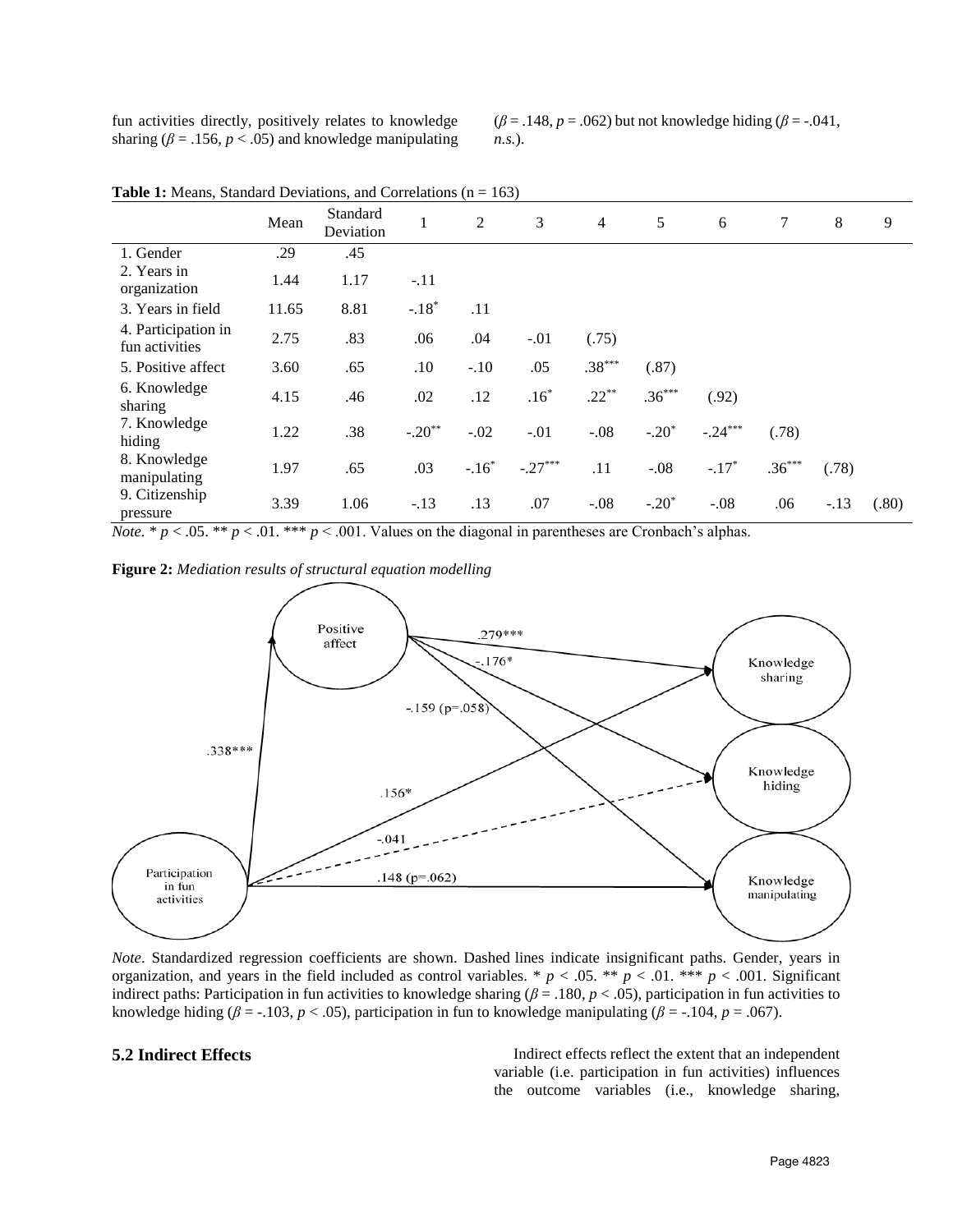knowledge hiding, knowledge manipulating) through a mediating mechanism (i.e. positive affect). The second hypothesis posited that positive affect will mediate the relationship between participation in fun activities and the three knowledge management behaviors. The results indicate that, via positive affect, participation in fun activities has a positive indirect effect on knowledge sharing ( $\beta$  = .180,  $p$  < .05) and a negative indirect effect on knowledge hiding ( $\beta$  = -.103,  $p$  < .05) and knowledge manipulating  $(\beta = -.104, p = .067)$ . These results, combined with the direct effect results show positive affect partially mediates the relationship between participation in fun activities and both knowledge sharing and knowledge manipulating, and fully mediates the relationship between participation in fun activities and knowledge hiding.

#### **5.3 Moderation Effects**

 Latent interaction SEM techniques were used to test the moderation hypotheses [48]. To examine the moderating role of citizenship pressure on the direct relationship between participation in fun activities and knowledge management behaviors (Hypothesis 3), we first centered our independent and moderation variables [49] and then multiplied them to develop an interaction term. Supporting Hypothesis 3, citizenship pressure moderates the relationship between participation in fun activities and knowledge manipulating ( $\beta$  = -.151, *p* < .05). A plot facilitating the interpretation of this significant moderation is shown in Figure 3.

**Figure 3:** *Citizenship pressure as a moderator of the relationship between participation in fun activities and knowledge manipulating*



 Hypothesis 4 postulated citizenship pressure moderates the relationship between participation in fun activities and positive affect and was supported by the data ( $\beta$  = .137,  $p \lt .05$ ). Figure 4 illustrates this significant moderation.

 Lastly, when citizenship pressure is high, there will be a positive indirect effect of participation in fun activities on knowledge sharing (Hypothesis 5a), and a negative indirect effect of participation in fun activities

on knowledge hiding (Hypothesis 5b) and knowledge manipulating (Hypothesis 5c). While Hypothesis 5 was not supported, results revealed two unexpected findings. Specifically, when citizenship pressure is low, there is a negative indirect effect of participation in fun activities on knowledge sharing ( $\beta$  = -.041,  $p$  < .05), and a positive indirect effect of participation in fun activities on knowledge hiding ( $\beta$  = .022,  $p$  = .065).

| <b>Figure 4:</b> Citizenship pressure as a moderator of the |
|-------------------------------------------------------------|
| relationship between employee participation in fun          |
| activities and positive affect                              |



### **6. Discussion**

 This research explores the inherent motivational tension to share knowledge for collective interests or hide/manipulate knowledge for personal interests [11] within a workplace fun context. This research draws from a social exchange theory (SET) approach [21] to investigate how participation in fun activities influences knowledge management behaviors (KMBs), and specifically examines the role of positive affect and citizenship pressure within this relationship. As expected, the results show that the effects of participation in fun activities on KMBs is dependent on whether participation in fun activities leads to positive affect (i.e. employees enjoy participating in the fun activities). Further, the results also provide evidence that citizenship pressure may positively affect employee behavior in the form of positive knowledge exchanges. In sum, this research provides important theoretical contributions that offer unique insights to further our understanding of the effects of participation in fun activities on KMBs.

#### **6.1 Theoretical Implications**

 This research contributes to the workplace fun literature in predominantly two ways. First, this research shows that the impact of participation in fun activities on KMBs is dependent on whether or not the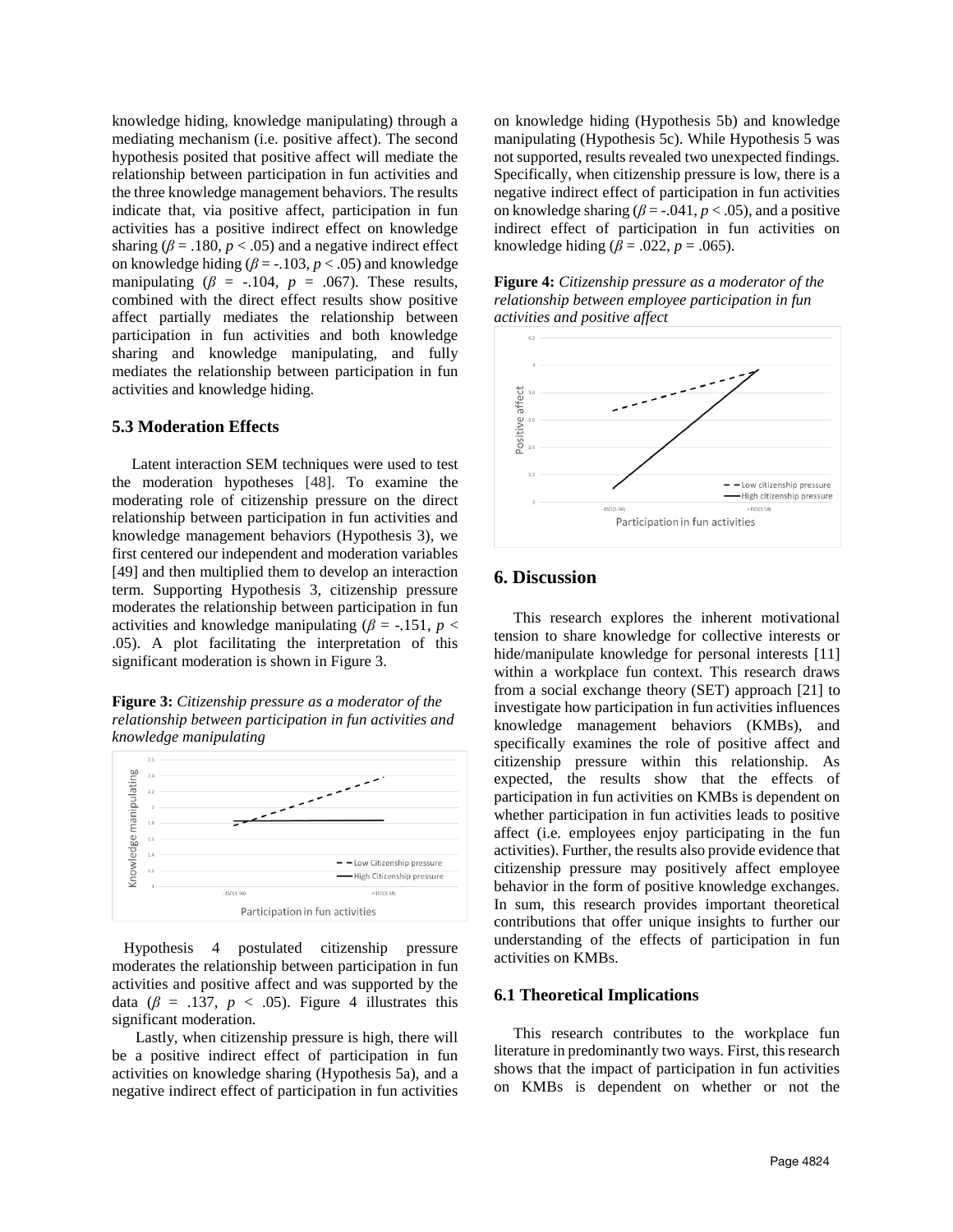participation in fun activities leads to positive affect. On the one hand, participation in fun activities may lead to positive knowledge exchanges (i.e., increased shared, decreased hiding, decreased manipulating) via positive affect. On the other hand, participation in fun activities may also directly lead to a negative knowledge exchange (i.e. increased manipulating). These opposing effects are consistent with the workplace fun literature showing employees' mixed views of workplace fun [9, 7], as well as extend our understanding of how participation in fun activities at work may lead to positive and negative outcomes in the form of KMBs. Most importantly, this research emphasizes the critical importance of positive affect in the relationship between participation in fun activities and KMBs.

 Second, this research also highlights the role of citizenship pressure on the relationship between participation in fun activities and KMBs. In contrast to the majority of research on citizenship pressure that suggests the detrimental effects of such pressure [34, 24], this research demonstrates that citizenship pressure may also positively shape employee behavior. In particular, we find low levels of citizenship pressure can promote negative knowledge exchange (i.e. when pressure is low, participation in fun activities leads to knowledge manipulating) as well as can reduce positive knowledge exchanges (i.e. when pressure is low, participation in fun activities decreases sharing and increases hiding via positive affect).

### **6.2 Practical Implications**

This research encourages managers to implement workplace fun activities within their teams and across their organization, as well as to support employees in developing and participating in fun workplace activities. This recommendation is worthy of consideration since this research shows participation in fun activities can lead to positive knowledge exchanges when participation leads to positive affect (i.e. employees enjoy participating in the fun activity). Managers must be cognizant, however, employees participating in fun activities that they do not enjoy – possible because they are pressured to do so [50] or are overwhelmed with other work demands [51] – may use their participation for self-interested reasons and perform negative knowledge exchanges (e.g. increased knowledge manipulation). Perhaps managers could foster the enjoyability of fun activities by encouraging employees to develop their own fun activities. By having the employees 'own' these activities, it may lead to greater enjoyment from the employees. Furthermore, organizations should evaluate the fun activities that they offer to determine whether employees are actually enjoying the activity. This well help ensure that

organizations are investing in fun activities that will have a positive impact on employees' behavior.

 This research also suggests that citizenship pressure may be one lever managers can pull on to ensure that participation in fun activities leads to positive knowledge exchanges. Consistent with the prevailing management literature [22, 23, 24], this research does not support managers exerting high levels of pressure on employees to go above and beyond. Instead, this research suggests that, just like high levels of citizenship pressure, low levels may also be detrimental for the organization [31, 47], Managers should ensure that, while there is not a high level of pressure on employees, employees experience some pressure to perform OCBs.

#### **6.3 Limitations and Future Research**

 There are several notable limitations to this study that point to areas for future research. Empirically, the data consist of self-report and manager-reported, and thus could involve reporter bias. Future research may benefit from the inclusion of objective data (e.g. organizational records) or qualitative explorations (e.g. participant observation) of the phenomena. While this study's multi-wave design does help reduce common method bias [37], future research should utilize experimental designs to further explore the causal mechanisms linking participation in workplace fun and KMBs. As well, positive affect was measured after the participation in fun activities survey, reflecting a post-hoc appraisal of the event [7]. Future research may benefit from measuring positive affect before, during, and after engaging in the fun activity. Further, data were collected from a sample of employees in single start-up in Canada, possibly reflecting generalizability issues. Studies such as this one need to be conducted in other companies and countries to help us understand how macro-level constructs such as industry or national culture influence not only employee behavior (i.e., tendency to leverage knowledge, participate in fun activities) but also organizational outcomes.

 Theoretically, we note that much of the workplace fun literature has been limited to the theorizations of affective events theory [22] and broaden-and-build theory [23]. The current study, which is grounded in social exchange theory [21], suggests that different constructs may need to be included in research studies focusing on workplace fun to help us better understand how workplace fun may positively and negatively affect the organization. Future research may benefit from the development of tools and theory that facilitate the examination of the dark side of workplace fun.

# **7. References**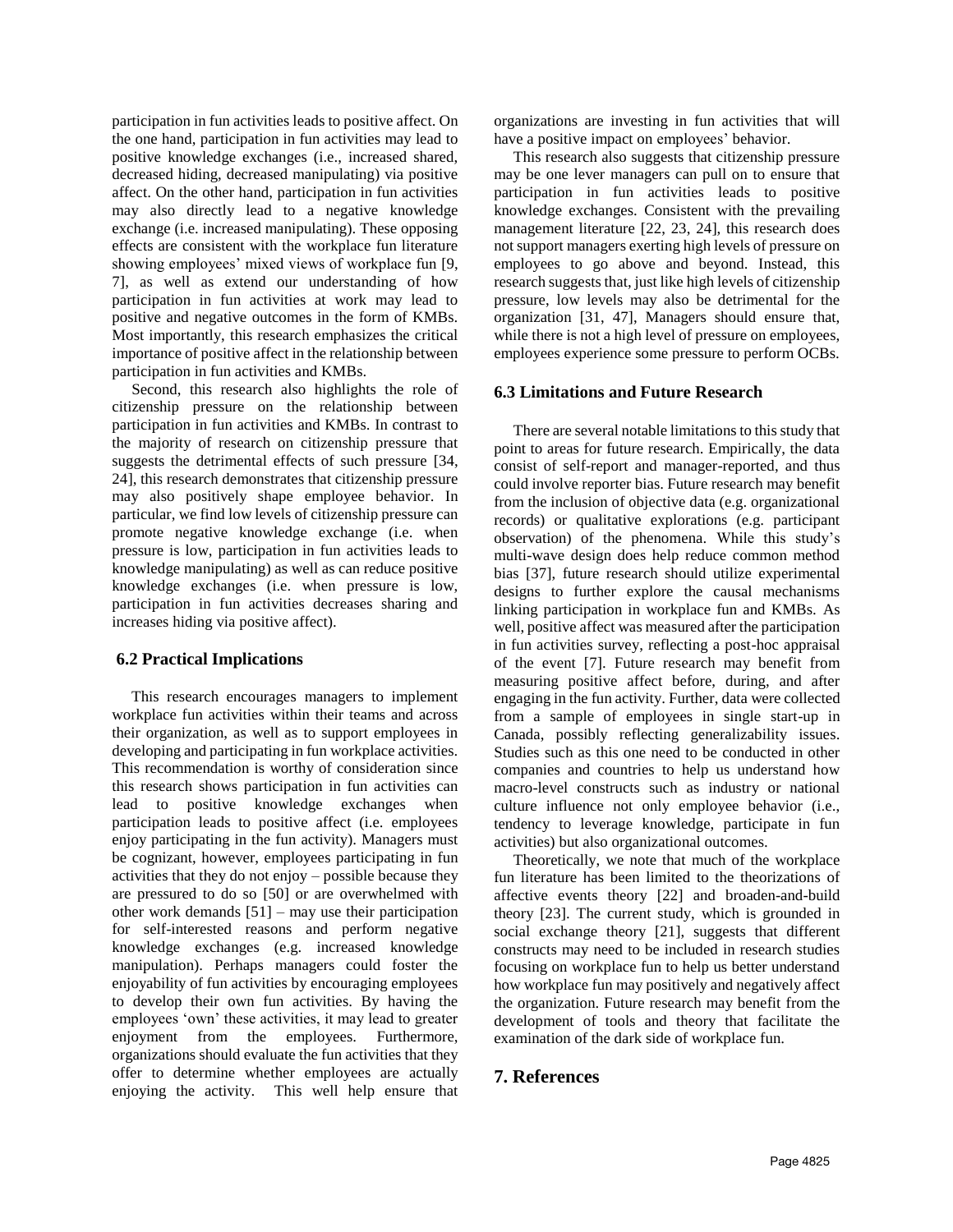[1] Barley, W. C., Treem, J. W., & Kuhn, T., "Valuing multiple trajectories of knowledge: A critical review and agenda for knowledge management research", Academy of Management Annals, 12(1), 2018, pp. 278-317.

[2] Wang, S., & Noe, R. A., "Knowledge sharing: A review and directions for future research." Human resource management review, 20(2), 2010, pp. 115-131. [3] Stenius, M., Haukkala, A., Hankonen, N., & Ravaja,

N., "What Motivates Experts to Share? A Prospective Test of the Model of Knowledge-Sharing Motivation", Human Resource Management, 56(6), 2017, pp. 871-885.

[4] Wu, W. L., & Lee, Y. C., "How to make a knowledge-sharing group: a group social capital perspective", Personnel Review, 45(3), 2016, pp.523- 538.

[5] Fluegge, E. R. "Who put the fun in functional? Fun at work and its effects on job performance", 2008, University of Florida.

[6] Thomas-Hunt, M. C., Ogden, T. Y., & Neale, M. A., "Who's really sharing? Effects of social and expert status on knowledge exchange within groups", Management Science, 49(4), 2003pp. 464-477

[7] Michel, J. W., Tews, M. J., & Allen, D. G., "Fun in the workplace: A review and expanded theoretical perspective", Human Resource Management Review, 29(1), 2019, pp. 98-110.

[8] Petelczyc, C. A., Capezio, A., Wang, L., Restubog, S. L. D., & Aquino, K, "Play at work: An integrative review and agenda for future research", Journal of Management, 44(1), 2018, pp.161-190.

[9] Tews, M. J., Michel, J. W., & Allen, D. G., "Fun and friends: The impact of workplace fun and constituent attachment on turnover in a hospitality context", Human Relations, 67(8), 2014, pp. 923-946.

[10] Von Krogh, G., "Care in knowledge creation", California management review, 40(3), 1998, pp. 133- 153.

[11] Rhee, Y. W., & Choi, J. N. "Knowledge management behavior and individual creativity: Goal orientations as antecedents and in‐group social status as moderating contingency", Journal of Organizational Behavior, 38(6), 2016, pp. 813-832.

[12] Kimmerle, J., Wodzicki, K., Jarodzka, H., & Cress, U., "Value of information, behavioral guidelines, and social value orientation in an information-exchange dilemma", Group Dynamics: Theory, Research, and Practice, 15(2), 2011, pp. 173.

[13] Bolton SC, Houlihan M. "Are we having fun yet? A consideration of workplace fun and engagement" Employee Relations. 31(6), 2009, pp. 556-68.

[14] Plester, B. & Hutchison, A. "Fun times: the

relationship between fun and workplace engagement." Employee Relations, 38(3), 2016, pp. 332-350.

[15] Fleming, P., & Sturdy, A. ""Just be yourself!" Towards neo-normative control in organisations?", Employee Relations, 31(6), 2009, pp.569-583.

[16] Redman, Tom, and BRIAN P. Mathews. "Managing services: should we be having fun?." Service Industries Journal 22(3), 2002, pp.51-62. [17] Warren, Sam, and Stephen Fineman. "Don't get me wrong, it's fun here, but…." Humour, work and organization, 2007, pp. 92-110.

[18] De Vries, R. E., Van den Hooff, B., & de Ridder, J. A. "Explaining knowledge sharing: The role of team communication styles, job satisfaction, and performance beliefs", Communication research, 33(2), 2006, pp. 115-135.

[19] Lawler, E. J. "An affect theory of social exchange", American Journal of Sociology, 2001. 107(2), pp. 321- 352.

[20] Blau, P. "Exchange and Power in Social Life.", Wiley, 1964, New York.

[21] Cropanzano, R., Anthony, E. L., Daniels, S. R., & Hall, A. V., "Social exchange theory: A critical review with theoretical remedies", Academy of Management Annals, 11(1), 2017, pp. 479-516.

[22] Bolino, M. C., Turnley, W. H., Gilstrap, J. B.,  $\&$ Suazo, M. M., "Citizenship under pressure: What's a "good soldier" to do?". Journal of Organizational Behavior, 31(6), 2010, pp. 835-855.

[23] Lin, K. J., Savani, K., & Ilies, R. "Doing good, feeling good? The roles of helping motivation and citizenship pressure", Journal of Applied Psychology. Advance online publication. 2019.

[24] Bolino, M. C., Klotz, A. C., Turnley, W. H., & Harvey, J., "Exploring the dark side of organizational citizenship behavior", Journal of Organizational Behavior, 34(4), 2013, pp. 542-559.

[25] Lin, K., Jia, K., & Remus, I. "Doing good, feeling good? The roles of helping motivation and citizenship pressure." Journal of Applied Psychology, 2019.

[26] Weiss, H. M., & Cropanzano, R., "Affective events theory: A theoretical discussion of the structure, causes and consequences of affective experiences at work." In B. M. Staw & L. L. Cummings (Eds.), Research in organizational behavior, 18, 1996, pp. 1–74.

[27] Fredrickson, B. L., "The role of positive emotions in positive psychology: The broaden-and-build theory of positive emotions", American Psychologist, 56(3), 2001, pp. 218–226.

[28] Emerson, Richard M. "Social exchange theory." Annual review of sociology, 2:1, 1976, pp. 335-362.

[29] Staples, D.S., & Webster, J., "Exploring the effects of trust, task interdependence and virtualness on